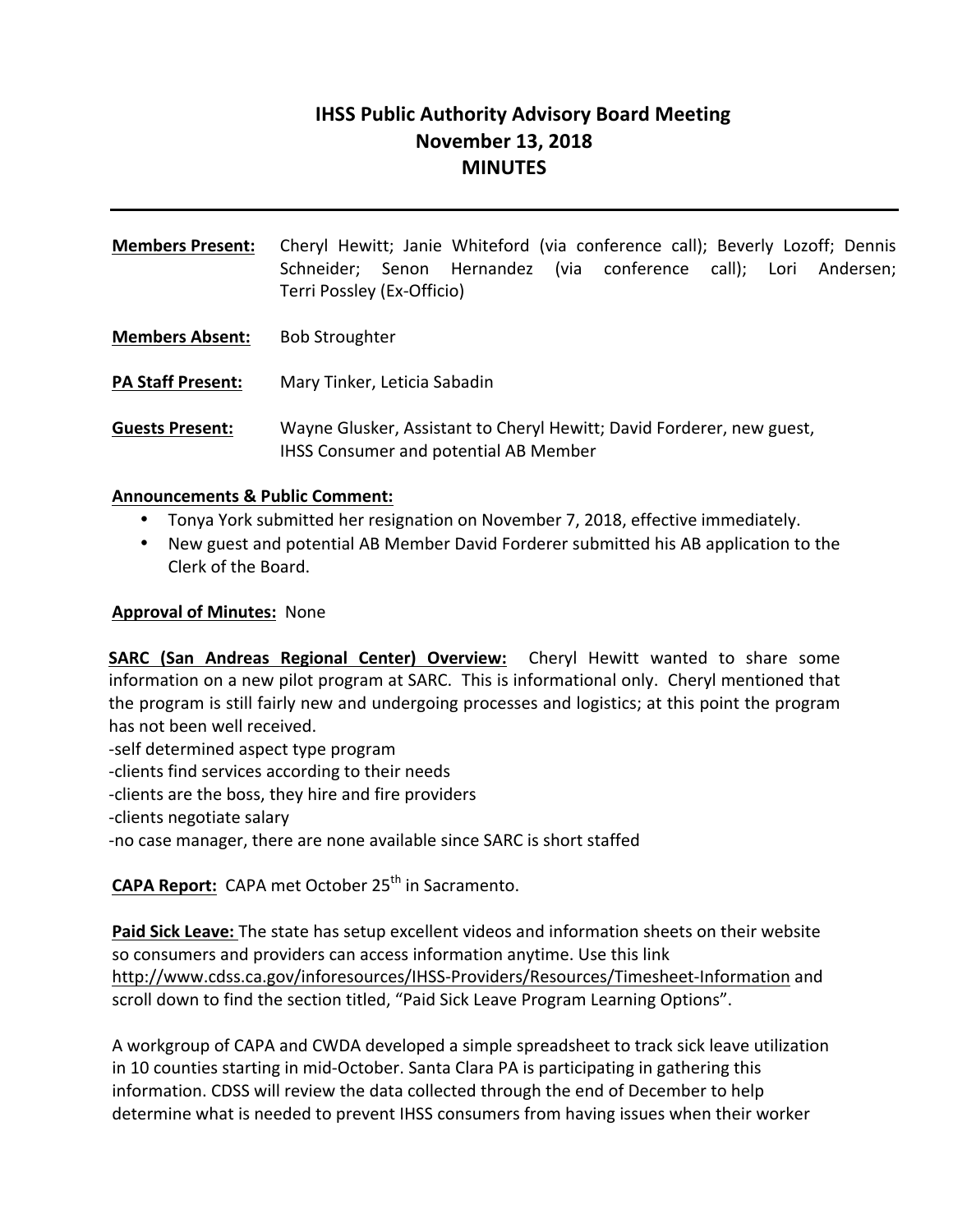use sick leave. The legislation that instituted sick leave requires the state to develop a backup system if it's needed.

**Election of Vice Presidents:** CAPA held its biannual election of vice presidents for each region. Election of officers, President, Secretary and Treasurer will take place October 2019 always being the year following election of VPs.

**EVV:** Electronic Visit Verification is a federally mandated requirement for all in-home services that receive federal funding. It was scheduled to go into effect January 2019 but due to the huge pushback from stakeholders it has been delayed to 2020. California is planning to seek a waiver to extend implementation for another year. CDSS has scheduled meeting/call for CWDA and CAPA on November  $15^{th}$ .

**Legislative Update:** CAPA's legislative committee developed proposals for the coming legislative session to be discussed and take action on at the November meeting.

### **PROGRAMS REPORT**

**Benefits Administration:** There were 11,435 IPs enrolled in the Valley Health Plan with 5,041 of those in the Classic Plan and 6,394 in the Preferred Plan in October. There were 12,128 IPs enrolled in the Dental/Vision plans during the month of October. There were **502** Smart Pass VTA Cards issued.

## **Enrollment:**

Number of IPs enrolled: **446**

Estimated number of individuals attending group enrollment sessions was 40 to 65 per session. Group sessions are generally held on Fridays with approximately 420 attending in October.

**Registry Services:** There are 493 active IPs on the registry and 1069 active consumers.

The registry:

- Completed 60 new consumer intakes and reactivated 73 consumers
- Attained **44** matches
- Provided 520 new interventions

**Public Authority Phone Calls:** The Public Authority handled a total of 4,913 phone calls during September. Breakdown of the calls:

- **Registry 2,650**
- **Enrollment 680**
- **General 405**
- **Benefits 1,178**

**Care Coaching:** The Registry received 2 referrals for Care Coaching in the month of October. There were 11 in-home visits made.

- Total active consumers **76**
- Total inactive consumers 242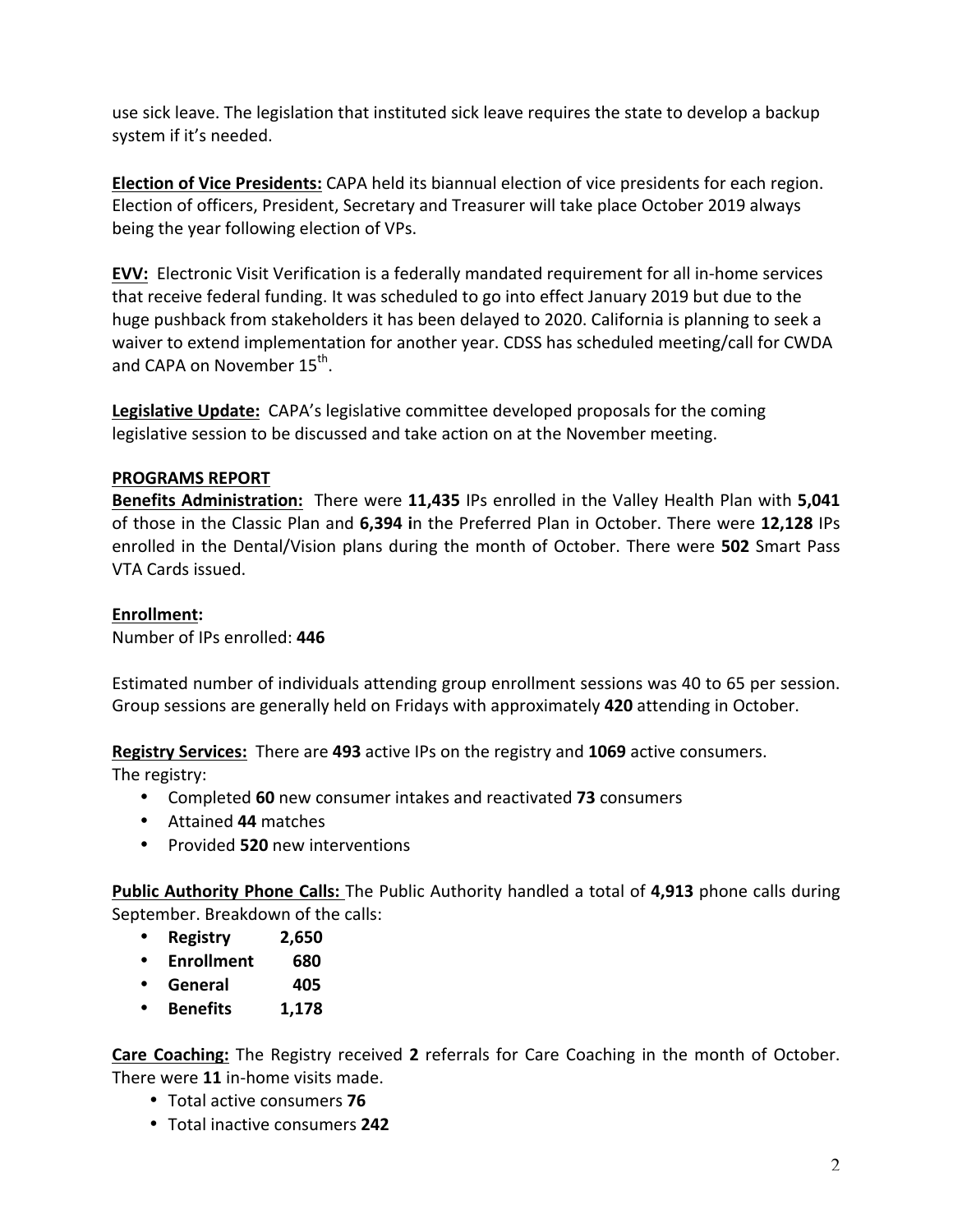**Urgent Care Registry** There was 21 hours of services authorized in October.

**IP Trainings Provided:** There were 15 classes offered in October training 225 IHSS providers.

**Over Time Training:** There were 8 IPs who were provided training/counseling on overtime issues and how to properly complete their timesheet.

**Timesheet Training Video on PA Website:** The Public Authority developed a great new video that instructs providers on how to complete their timesheets and prevent OT issues. It is quite thorough and easy to understand. The video was viewed 3,288 times during the month of October. The video can be viewed at: http://www.pascc.org/services/TimeSheetVid.html.

**Staffing:** The Public Authority was successful in finding Registry Manager, Erica Covarrubias who began working October  $22^{nd}$ . Two new Care Coordinators were hired and begin working November  $13<sup>th</sup>$  and  $14<sup>th</sup>$ . Kim Ngo, Care Coordinator submitted her resignation and her last day was November 9<sup>th</sup>, the PA is recruiting for a replacement. Robyne Dorr, was hired to fill the vacant PA Support Specialist position, her first day is November 19<sup>th</sup>.

California IHSS Consumer Alliance Report (CICA): Janie Whiteford encourages everyone to participate in the CICA monthly conference calls scheduled on the 3<sup>rd</sup> Wednesday of the month at 10am. Janie also wanted to get some topics/agenda items for the Regional Meeting coming up on February 2, 2019.

Janie also asked how the IHSS Care giver proclamation presentation went at the Board Chambers. Terri Possley, Dennis Schneider and Leticia Sabadin were in attendance and accepted the proclamation from Supervisor Joe Simitian. The presentation went very well; Supervisor Simitian prepared a very special and kind speech thanking the community, IHSS, PA and the care providers. We were able to receive the proclamation and hold on to it so it could be presented at our IP Appreciation Event on November 28<sup>th</sup>.

**Report from Social Services Agency:** Terri Possley reported that IHSS recently hired two new Social Workers: one is Cantonese speaking and the other is Vietnamese. Terri said that is good but not quite where they need to be, staff wise. She has submitted her FY 20 budget requesting 18 positions which are the following:

- 13 more Social Workers
- 2 Supervisors for the Social Workers
- 1 Account clerk II who will handle timesheets, errors, etc.
- 1 Eligibility Worker II-III Lead position
- 1 Eligibility Worker II, support staff

This is where the discussions started as to how the AB can help with advocating and pushing for the hire of new staff at IHSS. Prior year budgets have been denied. AB would like to help in getting IHSS fully staffed. Janie asked Terri about setting up a meeting with Jim Ramoni and his boss, Bob Menicocci. After further discussion the AB agreed to establish an ad-hoc committee to look into the ongoing staffing shortage at IHSS and request an appointment to meet with Jim